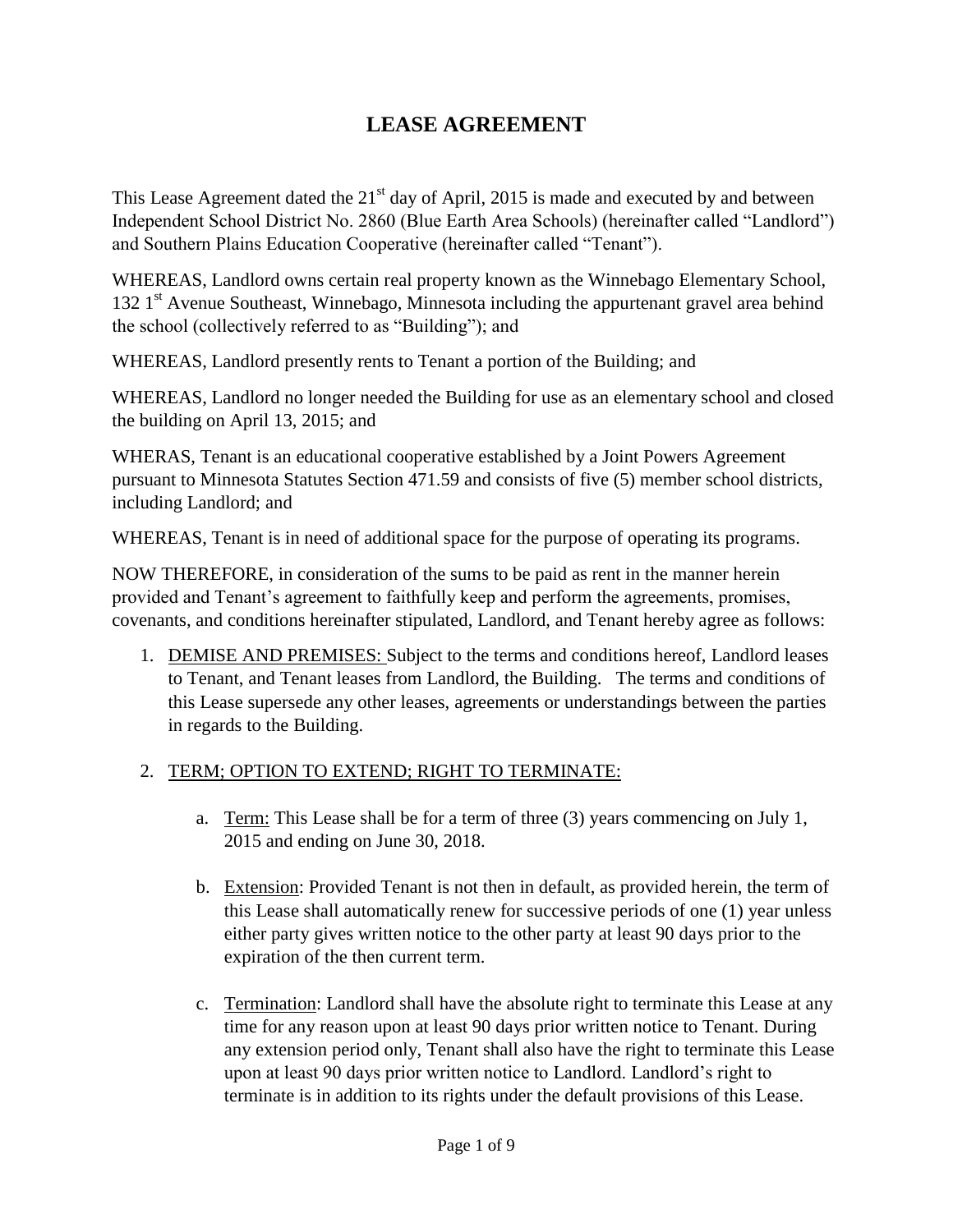## 3. RENT AND EXPENSES:

- a. General Statement of Terms of Rent: Tenant agrees to pay to Landlord Basic Rent (which includes Fixed Costs) and Additional Expenses associated with keeping the building open and associated with Tenant's occupancy as described in Subparagraphs 3.b.i and ii below.
- b. Basic Rent: Tenant agrees to pay to Landlord, upon invoice, Basic Rent in the total annual amount of one-hundred sixty thousand dollars (\$160,000), in semiannual installments of eighty thousand dollars (\$80,000) commencing on the commencement date. All Basic Rent shall be payable semi-annual, in advance, on the first day of July and January during every year of the demised term, in lawful money of the United States, without deduction or offset, to Landlord at the address set forth below for notices or to such other place as Landlord may from time to time designate in writing. For any portion of a calendar month during the term hereof, Basic Rent shall be prorated for each day of such period and shall be due and payable on the first day of such period. Rental notices shall be sent to Southern Plains Education Cooperative, at the address set forth in Paragraph 18.
	- i. Rental Adjustment: The annual Basic Rent is intended to cover all Fixed Costs associated with the occupancy of the building. Tenant shall be responsible for adjustments to Basic Rent to the extent that there is an increase in the Fixed Costs that exceed Basic Rent. Fixed Costs include utilities, vendors (i.e., repairmen), snow removal, boiler supplies, custodial supplies, grounds maintenance, and supplies for minor repairs, fuel, Simplex, softener salt, insurance, internet, and custodian.
	- ii. Additional Expenses: During the term of this Lease, Tenant agrees to pay any and all Additional Expenses relating to Tenant's use and occupancy of the Building based on actual expenses related to real estate taxes, special assessments, or major repairs and damages created as a result of Tenant's occupancy. Landlord and Tenant shall enter into an agreement with respect to any repairs or maintenance needed to keep the building operational (such as roof repairs, boiler replacement, etc.) and their respective share of the cost associated therewith. These Additional Expenses shall not include repairs, restoration or other work which is covered and paid for by Landlord's insurance.
	- iii. General Statement of Costs: Landlord is providing Tenant with use of the Building at the cost to keep the Building in use and operational. Landlord does not intend to make a profit from the leasing of Building. Tenant may request Landlord's records associated with Fixed Costs and Additional Expenses to ensure compliance with the general terms of this Paragraph.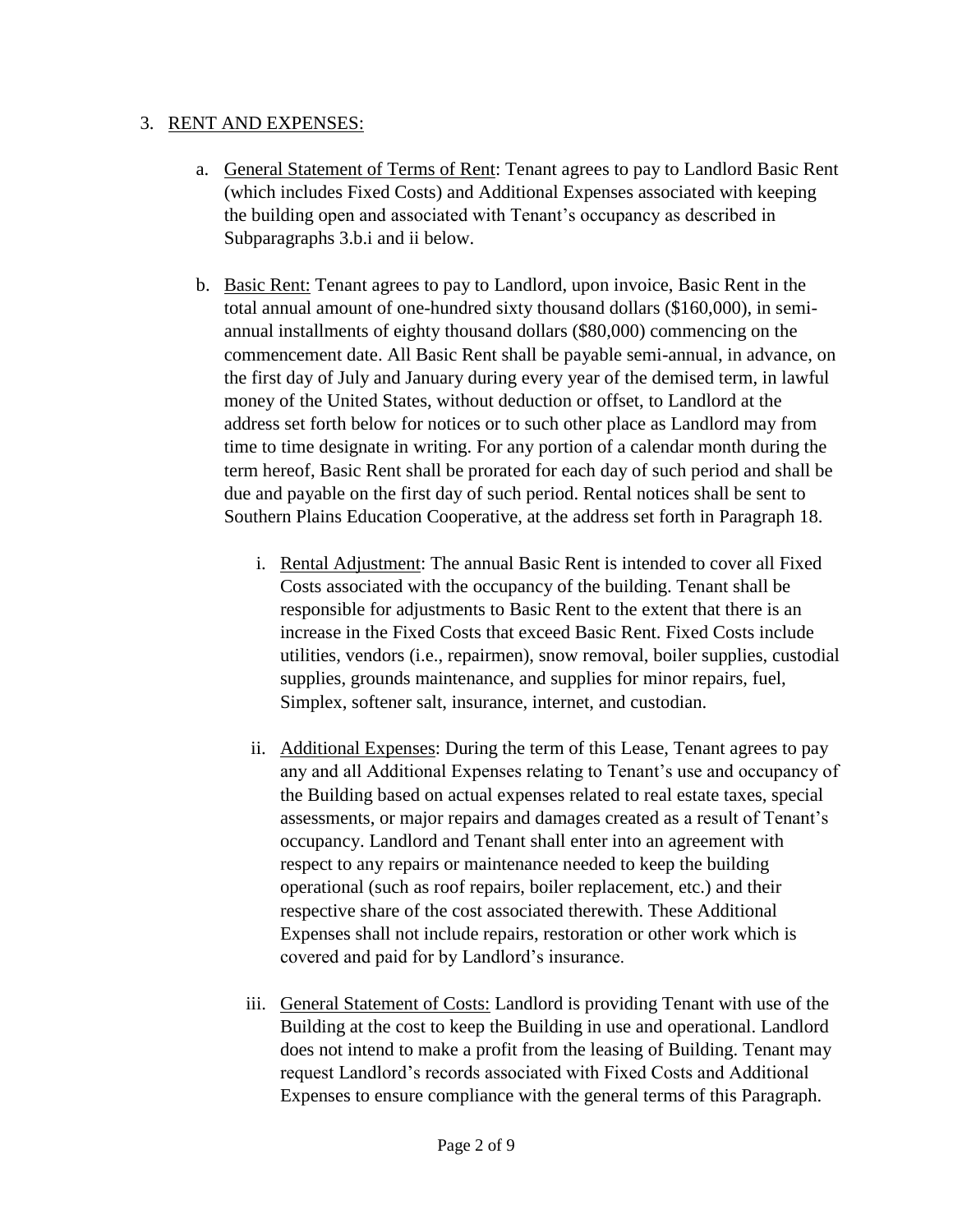- 4. TENANT AUTHORITY: Tenant expressly warrants that Tenant is authorized under Minnesota law to execute and deliver this Lease and to perform all of its obligations provided hereunder and contemplated hereby, and the officers of Tenant executing this Lease have been duly authorized to execute and deliver this Lease.
- 5. PERMITTED USE AND RESTRICTIONS ON USE: The Building shall be used only for education purposes in connection with the Tenant's business as a school district and for no other purposes whatsoever without Landlord's prior written consent. Tenant shall use and occupy the Building for such purposes throughout the term hereof. Tenant agrees to exercise due care in the use and operation of the Building and not use or operate the Building improperly, carelessly, in violation of any state or federal law or for a purpose in a manner contrary to that contemplated by the Lease. Tenant shall not do or knowingly permit anything to be done in or about the Building which in any way is improper, immoral, unlawful or objectionable, that injures, or tends to injure the reputation of the Building. However, Landlord acknowledges by the nature of the students serviced within Tenant's programs that students may conduct actions that are improper, immoral, unlawful, and objectionable and such actions may injure or tend to injure the reputation of the Building. Tenant shall not knowingly cause, commit, maintain, or permit any nuisance or cause, commit, maintain, or permit the commission of any waste in, on, or about the Building.
- 6. SIGNAGE. Tenant agrees that no signs shall be placed on or about the Building by Tenant or at Tenant's direction without the prior written consent of Landlord.
- 7. COMPLIANCE WITH LAWS AND RULES: Tenant shall not use the Building or knowingly permit anything to be done on or about the Building or bring or keep anything therein which will in any way increase the cost of insurance now or hereafter carried on the Building or any of its contents, or that will invalidate any such insurance or grant the insurer a defense thereon, unless Tenant has received the prior written agreement of Landlord. Except as otherwise provided herein, Tenant shall at its sole cost and expense promptly comply with all applicable laws, orders, statutes, ordinances and governmental rules, regulations or requirements now or hereafter in force, and with the requirements of any duly constituted public authority having jurisdiction over the Building or any similar body now or hereafter constituted relating to or affecting the condition, use, or occupancy of the Building.
- 8. UTILITIES AND SERVICES: Landlord shall: (a) furnish heat to the Building and (b) furnish water for the intended use of the Building. Landlord shall not be liable for, and Tenant shall not be entitled to, any abatement or reduction of Basic Rent by reason of interruption or Landlord's failure to furnish any of the foregoing when such failure is caused by accident, breakage, repairs, strikes, lockouts, or other labor disputes of any character, or by any similar or dissimilar cause beyond the reasonable control of Landlord. Landlord shall not be liable for any circumstances for loss of, or injury to, property or person, however, occurring, through or in connection with or incidental to the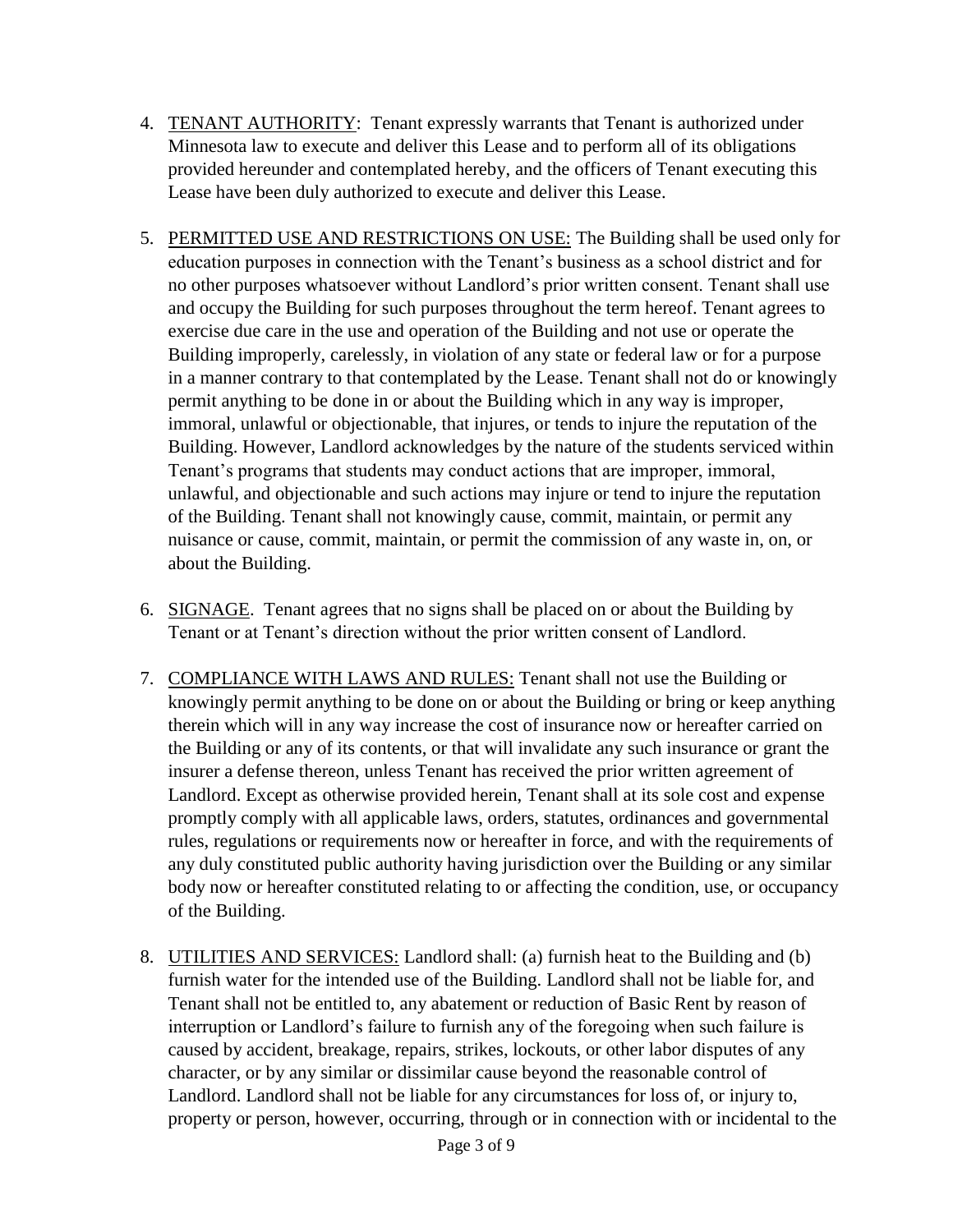furnishing of, interruption of, or failure to furnish any of the foregoing, including documents, files, or other property damaged, destroyed, or lost through act of omissions of the personnel performing custodial or cleaning services. Any services, other than those agreed herein to be provided by Landlord in the form of Fixed Costs as described in Paragraph 3.b.i, which are consumed in the Building, shall be paid by Tenant.

Tenant agrees at all times to cooperate fully with Landlord and to abide by all of the regulations and requirements which Landlord may prescribe for the proper functioning and protection of the Building.

- 9. CUSTODIAL CARE AND MAINTENANCE: Landlord will provide general custodial services to the building consistent with the cleaning frequency and standards prescribed by Landlord for the operation of the Building as school. These services shall include, but are not limited to, boiler monitoring and maintenance, lawn care, snow removal, small repairs, assistance with moving furniture and other heavy items, reasonable requests from staff (hanging pictures, making efforts to fix equipment, and cleaning spills), thorough cleaning yearly of all floors, lockers, and similar spaces, and daily cleaning (trash removal, floor cleaning, bathroom disinfection, etc.). Landlord agrees to provide services in the summer when summer programming is in place; although services do not need to be as frequent, services will be provided to a similar level of quality. Reasonable adjustments to daily services may be made if staff are not available. Tenant may request that certain services are not provided to allow for students to practice relevant skills.
- 10. ALTERATIONS: Tenant shall not make or suffer to be made, any alterations, additions, or improvements in, on, or to the Building or any part thereof, without the prior written consent of Landlord; and any such alteration, addition, or improvement in, on, or to the Building, except movable furniture and trade fixtures, shall at once become a part of the Building and appurtenant realty and belong to Landlord. Any such alteration, addition, or improvement by Tenant shall be made at Tenant's sole cost and expense, and any contractor or person selected by Tenant to make the same must first be approved in writing by Landlord. All of the foregoing, together with all repairs required to be made by Tenant, shall be made in good and workmanlike manner and in compliance with all applicable state and federal laws and regulations. Tenant shall obtain all necessary permits from governmental authorities. Tenant agrees not to create, incur, impose, or permit or suffer to exist any lien or other obligation against the Building or Landlord (or shall provide adequate security or bond, in a manner satisfactory to Landlord, and use due diligence to contest any such lien or other obligation in good faith) by reason of any alteration or improvement or any repair or decoration permitted or required to be made by Tenant pursuant to this Lease.
- 11. USE BY OTHER PARTIES: Tenant shall not assign, pledge, mortgage, or otherwise encumber this Lease or sublease any part or all of the Building without Landlord's prior written consent, nor shall any transfer of Tenant's interest in the Building by operation of law occur or be allowed to occur. Tenant shall abide by Landlord's policy, rules and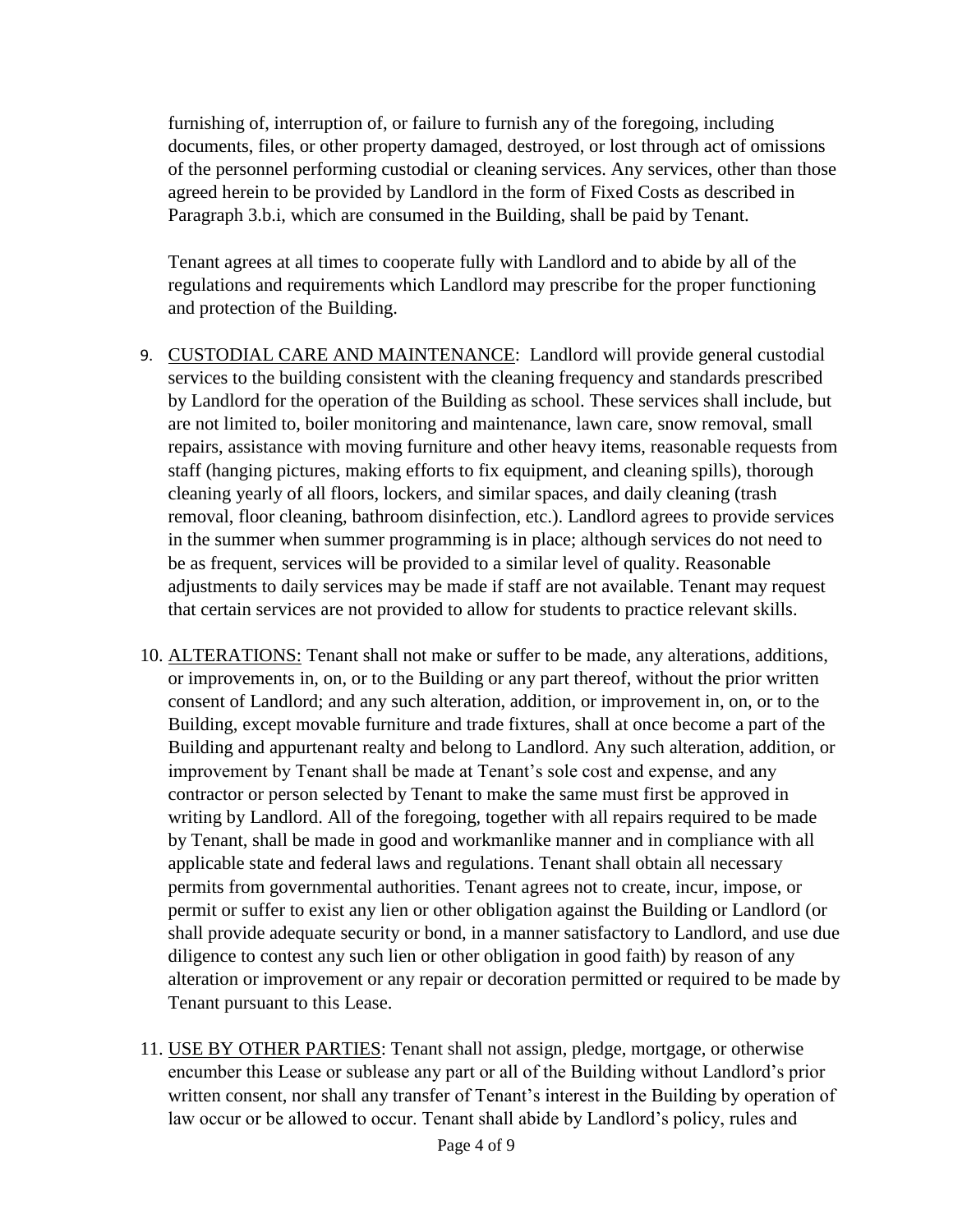regulations governing the use of its buildings. Landlord may allow other parties to use portions of the Building only with the express consent of Tenant.

12. INSURANCE AND WAIVER OF SUBROGATION: Tenant shall, at its own expense, obtain and carry at all time during the term of this Lease: (a) comprehensive liability insurance covering the Building with respect to the activities to be undertaken by and on behalf of Tenant and against liability resulting from the careless, negligent, or unlawful use of the Building by Tenant, its officers, agents, or employees in connection with the use of the Building with limits of at least One Million and 00/100 dollars (\$1,000,000.00) for injury or death to any one person, \$2,000,000.00 for injury or death for more than one person resulting from one occurrence, whichever is greater, and \$1,000,000.00 for damage to property. All of the policies shall cover both Landlord and Tenant, as their interests may appear, and any insurers thereon shall agree not to cancel or change the same without at least thirty (30) days prior written notice to Landlord. Landlord shall be named as an "additional insured with contractual liability" as evidenced by certificates to be furnished to Landlord on the effective date of this lease and annually upon the nonrenewal of insurance coverage by Tenant. Tenant shall also, at its own expense, carry and maintain casualty and property damage insurance with respect to its property in the Building, including its machinery, equipment, furniture, fixtures, improvements and other property under the care or control of Tenant and its employees, in an amount at least equal to the replacement value of said property. Tenant shall provide Landlord with certificates evidencing the insurance carried hereunder.

Landlord will maintain and continue to maintain during the term of the Lease its own policy of comprehensive liability insurance providing coverage against liability resulting from the careless, negligent, or unlawful use or maintenance of the Building by the Landlord, its officers, agents and employees.

Notwithstanding any other provision in this Lease to the contrary, Landlord and Tenant each hereby releases the other party and the officers, employees and agents of the other party from any and all liability or responsibility to such party or anyone claiming through or under them by way of subrogation or otherwise for any loss or damage to the Building, Tenant's property in the Building, or to the Building or property, resulting from any occurrence coverable by the property damage insurance policies required to be maintained hereunder by such party, even if such occurrence shall have been caused by the fault or intentionally tortious or negligent act or omission of the other party or anyone for whom the other party may be responsible. Both Landlord and Tenant agree that its policies will include such a clause or endorsement permitting such waiver, but the failure to obtain such a clause or endorsement shall not negate the waiver provided herein.

13. DESTRUCTION OF BUILDING: In case the building or any part thereof is destroyed or partially destroyed by fire or other casualty not arising from the fault or negligence of Tenant or those employed by Tenant, Landlord shall repair the damage within a reasonable period of time, due allowance being made for delays beyond control of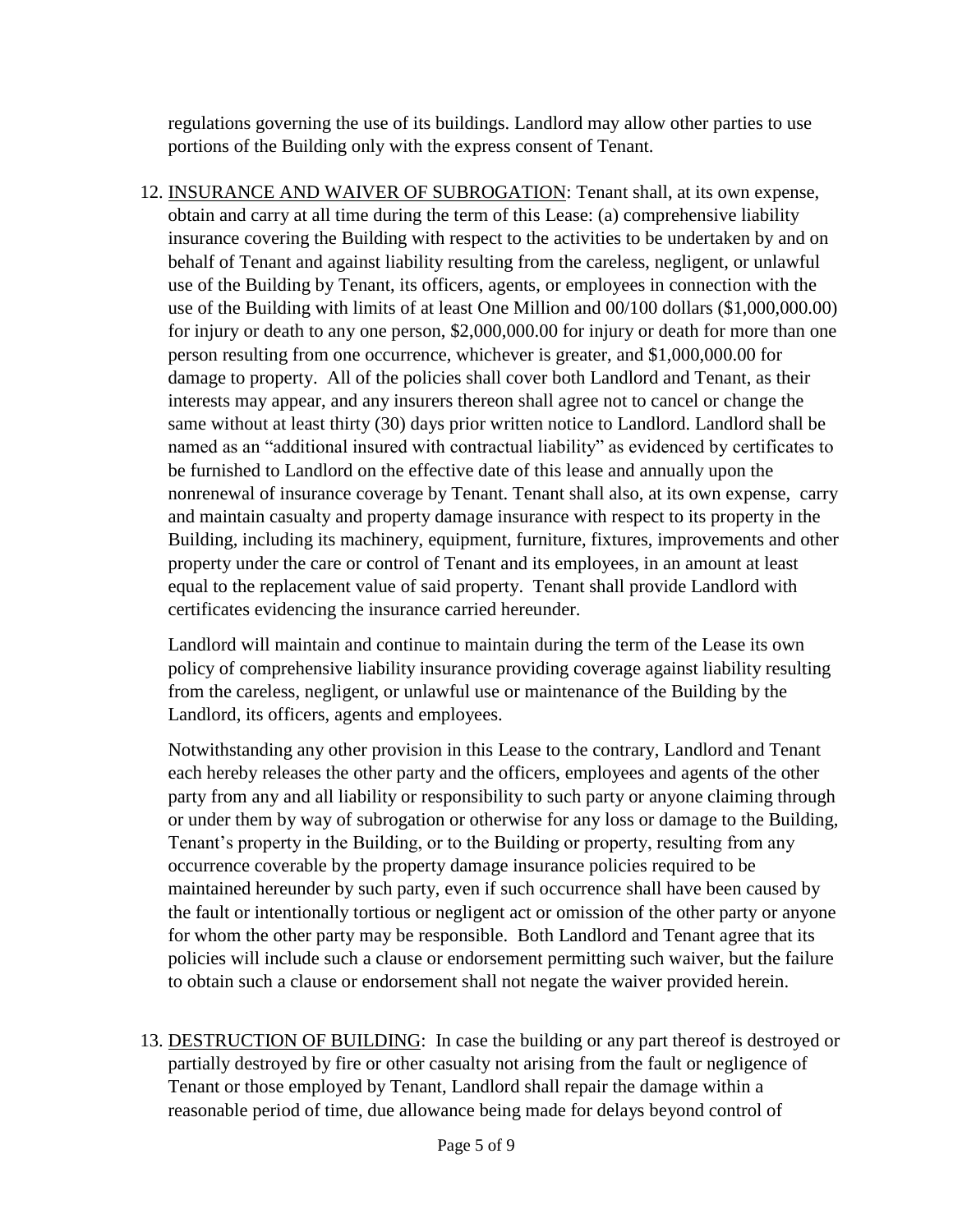Landlord, and rent shall abate proportionately to the extent that the premises are untenantable, but in the event damage shall be so extensive that building and/or premises cannot be substantially restored within ninety (90) days, either Landlord or Tenant shall have the option to terminate this lease upon thirty (30) days' written notice to the other from date of damage, whereupon this lease shall terminate and Tenant shall pay rent up to date of damage, and thereafter both Landlord and Tenant shall be free and discharged of all further obligations hereunder.

- 14. LANDLORD'S RIGHT OF ACCESS: Landlord and its agents and employees shall have the right to enter the Building after giving reasonable notice to Tenant (except in emergencies, in which case the time of entry shall not be so limited) to inspect the same, to supply any service to be provided by Landlord to Tenant hereunder, to show the Building to prospective purchasers, mortgagees, or tenants and to alter, improve, or repair the Building and any portion of the Building without abatement of rent, and may for the purpose of maintenance, repair or construction, erect, use, and maintain scaffolding, pipes, conduits, and other necessary structures in and through the Building where required by the character of the work to be performed. For each of the aforesaid purposes Landlord shall at all times have and retain a key with which to unlock all of the doors in, upon, or about the Building. Landlord and its agents and employees agree to make reasonable scheduling arrangements with Tenant for building maintenance and repairs to not disrupt or cause undue distress to students served within Building.
- 15. DEFAULT: The following shall be "events of default" under the Lease and the terms "event of default" and "default" shall mean, whenever they are used in the Lease, with respect to the Building, any one or more of the following events:
	- a. Failure by Tenant to pay any rental payment or other payment required to be paid under the Lease at the time specified therein, and said failure in payment shall continue for ten (10) days.
	- b. Failure by Tenant to observe and perform any covenant, condition or agreement on its part to be observed or performed, other than the payment of rent, for a period of thirty (30) days after written notice specifying such failure and requesting that it be remedied shall have been given to the Tenant by Landlord unless Landlord shall agree in writing to an extension of such time prior to its expiration or if any representation or warranty of Tenant shall be determined to be or have been a material misrepresentation or materially misleading or untrue when made; provided, however, if the failure stated in the notice be such that it cannot be corrected within the applicable period, Landlord will not unreasonably withhold its consent to an extension of such time (but not more than ninety (90) days) if corrective action is instituted by Tenant within the applicable period and diligently pursued until the default is corrected.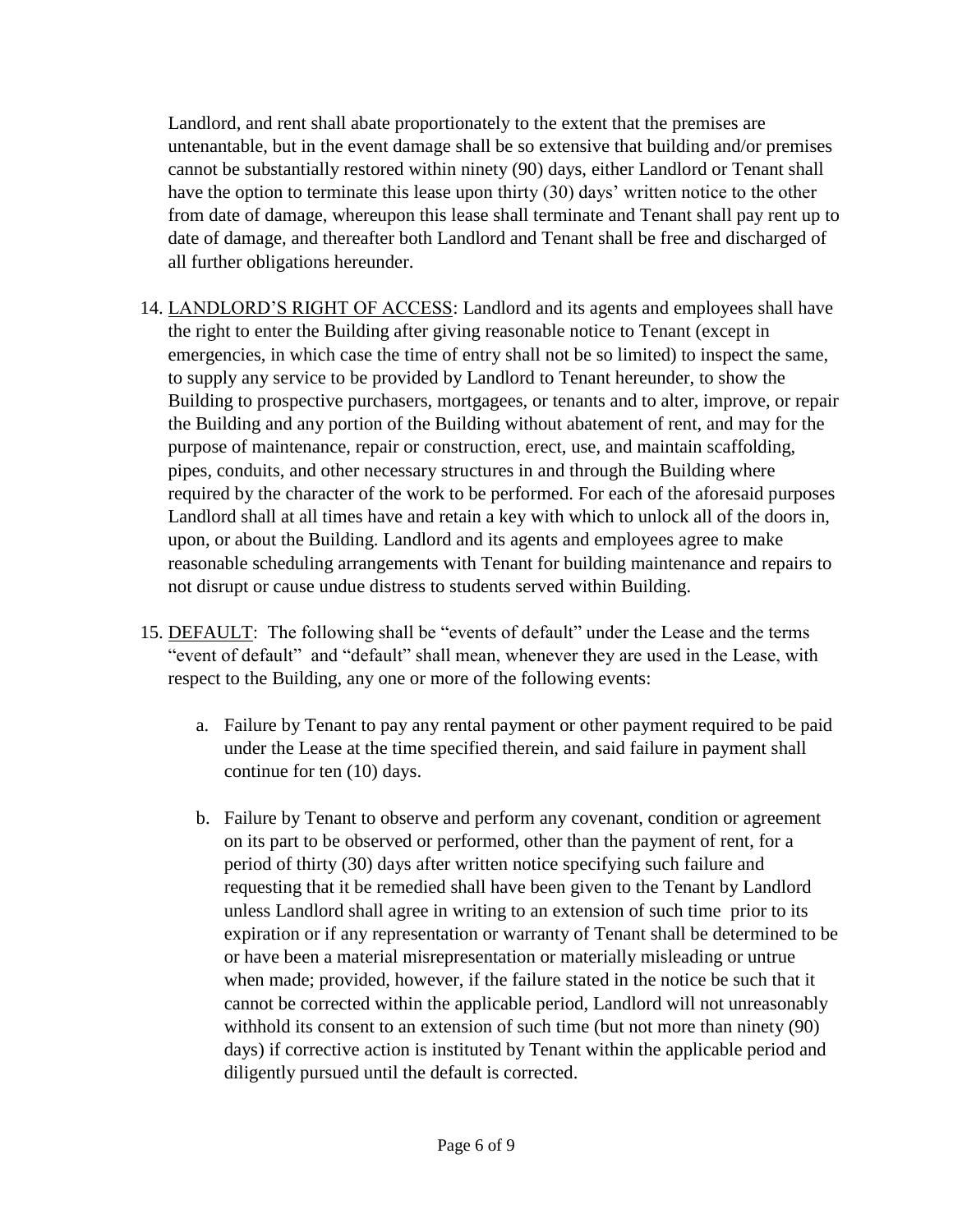c. The vacation or abandonment by Tenant of the Building for a period of ninety (90) consecutive days.

Whenever any Event of Default shall have happened under the Lease, Landlord shall have the right, at its option and without any further demand or notice, to take one or any combination of the following remedial steps:

- a. Landlord, with or without terminating the Lease, may repossess the Building or any portion thereof by giving Tenant written notice to vacate the Building, whereupon Tenant shall do so within ten (10) days; or in the event the Tenant fails to do so within ten (10) days after receipt of such notice, Landlord may enter the Building and take possession of the Building and charge Tenant for costs incurred in repossessing portion of the Building, including reasonable attorneys' fees. Tenant expressly waives any damages occasioned by such repossession
- b. If Landlord terminates the Lease and takes possession of the Building or any portion thereof, Landlord shall have the right to lease or sell Landlord's interests in the Building or any portion thereof, in a commercially reasonable manner at public or private sale in accordance with applicable State laws, and Tenant agrees to use its best efforts to assist Landlord in so doing.
- c. Landlord may take any other remedy available at law or in equity to require Tenant to perform any of its obligations under the Lease.

The failure of the Landlord to insist, in any one or more instances, upon a strict performance of any of the terms, covenants, and conditions of this Lease, or to exercise any option herein contained, shall not be construed as a waiver, or a relinquishment for the future, of such term, covenant, condition or option, but the same shall continue and remain in full force and effect. The receipt by Landlord of rent with knowledge of a breach in any of the terms, covenants, or conditions of this Lease to be kept or performed by Tenant shall not be deemed to have waived any provision of this Lease unless expressed in writing and signed by the Landlord.

- 16. RETURN OF BUILDING. Upon termination or expiration of the Lease or any extension thereof, Tenant shall vacate the Building and surrender the premises in the condition, repair, appearance and working order required by the Lease, reasonable wear and tear, or unavoidable casualty excepted.
- 17. NO REMEDY EXCLUSIVE: No remedy conferred upon or reserved to Landlord by the Lease is intended to be exclusive, and every such remedy shall be cumulative and shall be in addition to every other remedy given under this Lease.
- 18. NOTICES: All notices, demands or communications under this Lease must be sent by facsimile or First Class U.S. Mail, to the following addresses or such address as may be designated from time to time: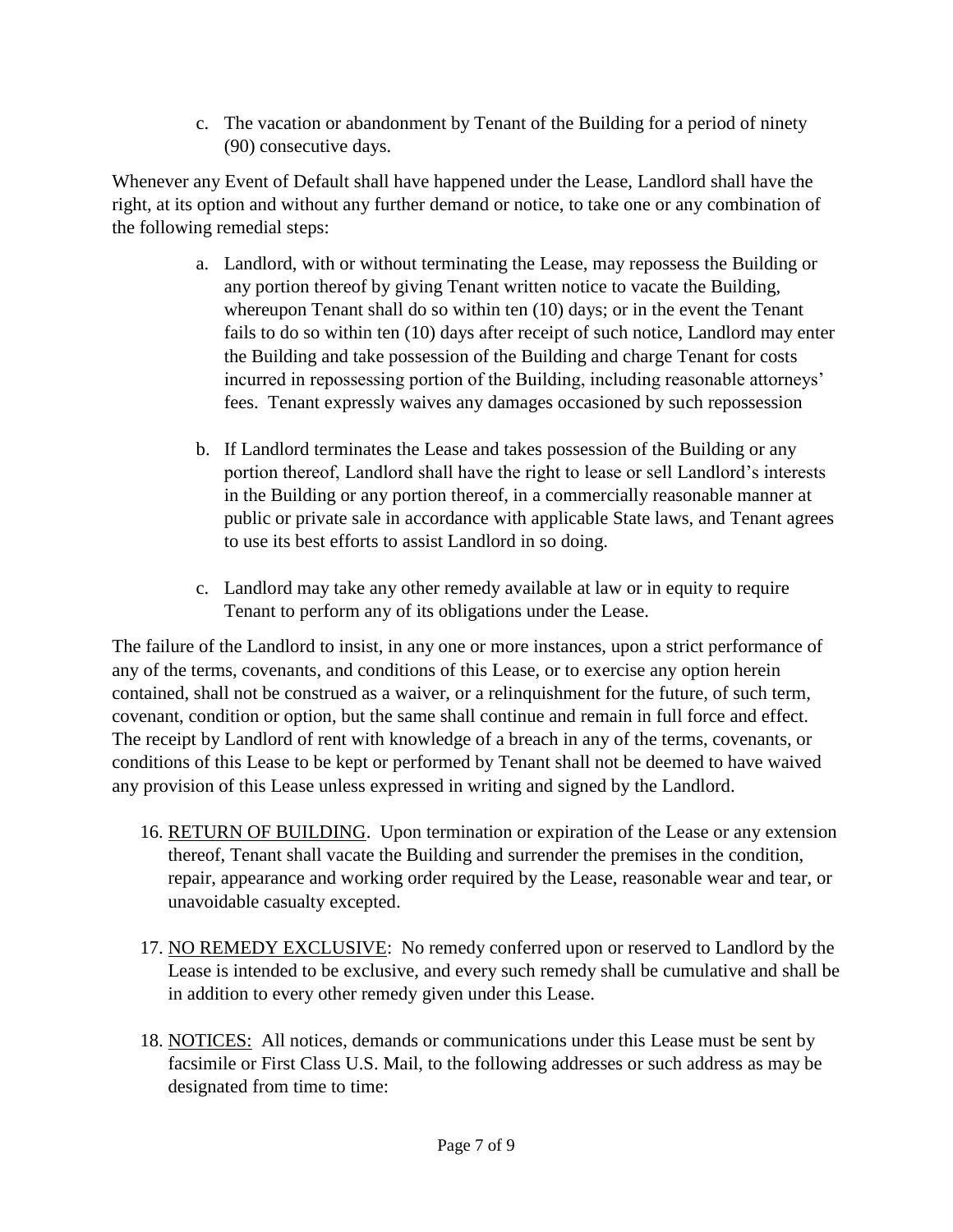| <b>LANDLORD:</b> | Blue Earth Area Schools, ISD #2860<br>315 E. $6^{th}$ Street<br>Blue Earth, MN 56013<br><b>ATTN:</b> Superintendent     |
|------------------|-------------------------------------------------------------------------------------------------------------------------|
| TENANT:          | <b>Southern Plains Education Cooperative</b><br>201 East $3^{rd}$ Street<br>Fairmont, MN 56031<br><b>ATTN:</b> Director |

- 19. BINDING EFFECT: This Lease inures to the benefit of and shall be binding upon Landlord and Tenant and their respective successors and assigns.
- 20. SEVERABILITY: If any provision of this Lease is held invalid or unenforceable by any court of competent jurisdiction, such holding shall not invalidate or render unenforceable any other provision.
- 21. INTERPRETATION: The terms of this Lease shall be interpreted in accordance with the laws of the State of Minnesota.
- 22. AMENDMENTS, CHANGES AND MODIFICATIONS: This Lease may be amended or modified only by written agreement signed by Landlord and Tenant.
- 23. ENTIRE AGREEMENT: This Lease contains the entire agreement between the parties, and no other agreements, oral or in writing, express or implied, pertaining to the tenancy or premises, or anything incidental thereto, exists between the parties hereto as of the date of execution of this agreement.
- 24. EXECUTION IN COUNTERPARTS. This Lease may be simultaneously executed in several counterparts, each of which shall be an original and all of which shall constitute but one and the same instrument.

IN WITNESS WHEREOF, the parties have caused this instrument to be executed by their duly authorized representatives as of the day and year first above written.

[signatures appear on next page]